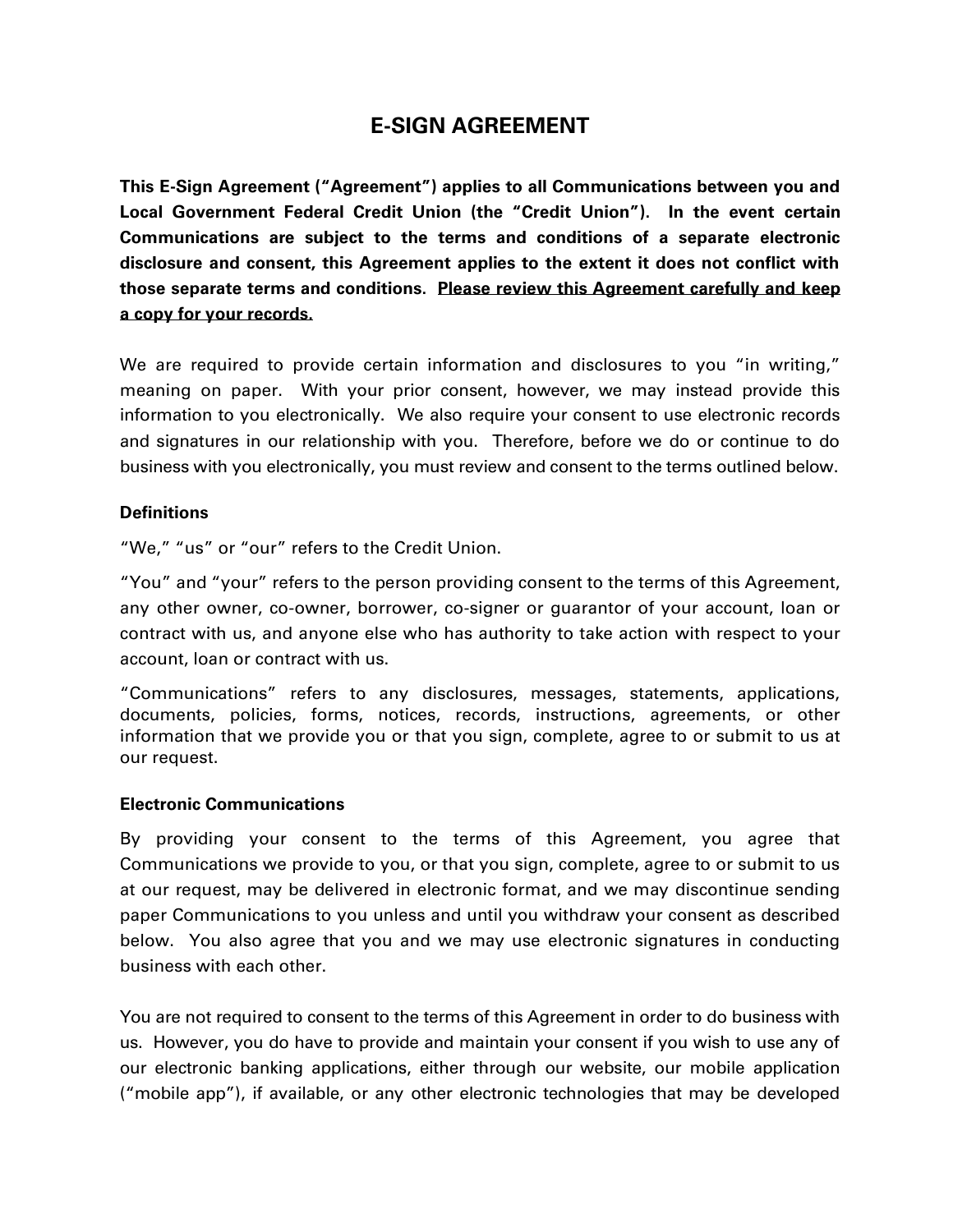and offered. If you do not wish to consent to electronic delivery of Communications, we will send paper copies of any legally required Communications to you.

# **How We Provide Electronic Communications to You; Communications from You**

We will provide all electronic Communications to you through one or more of the following methods:

- via email;
- through SMS (short message service) text messaging;
- through our desktop or mobile website;
- through our mobile app (if available), or through push notification via our mobile app;
- through any third-party service provider we engage to deliver Communications electronically; or
- by presenting a file or document that contains Communications in Hyper Text Markup Language (HTML) or Portable Document Format (PDF).

At our sole discretion, we may provide you with paper copies of any Communications, even if you have chosen to receive them electronically. If the law, or any agreement between us and you, requires you to give us written notice, you must still provide us with such notice in writing on paper unless we tell you how to deliver that notice to us in electronic format.

Communications we send to you delivered by email or SMS text message will be sent using the applicable contact information we have for you as reflected in our records. You represent that any email address or SMS text number you provide to us for electronic delivery purposes is valid and belongs to you or to a person who has authority to act on your behalf.

# **Retaining Copies of Electronic Communications**

You may retain any electronic Communications by electronically saving or by printing a copy when we first provide it to you. You acknowledge that electronic Communications we provide through a website or mobile app (if available) may be available for viewing and saving only for a limited number of days.

# **How to Withdraw Consent**

You have the right to withdraw your consent to the terms of this Agreement, and to receiving Communications electronically, at any time. Withdrawing your consent, however, will result in termination of your use of Online Services through both our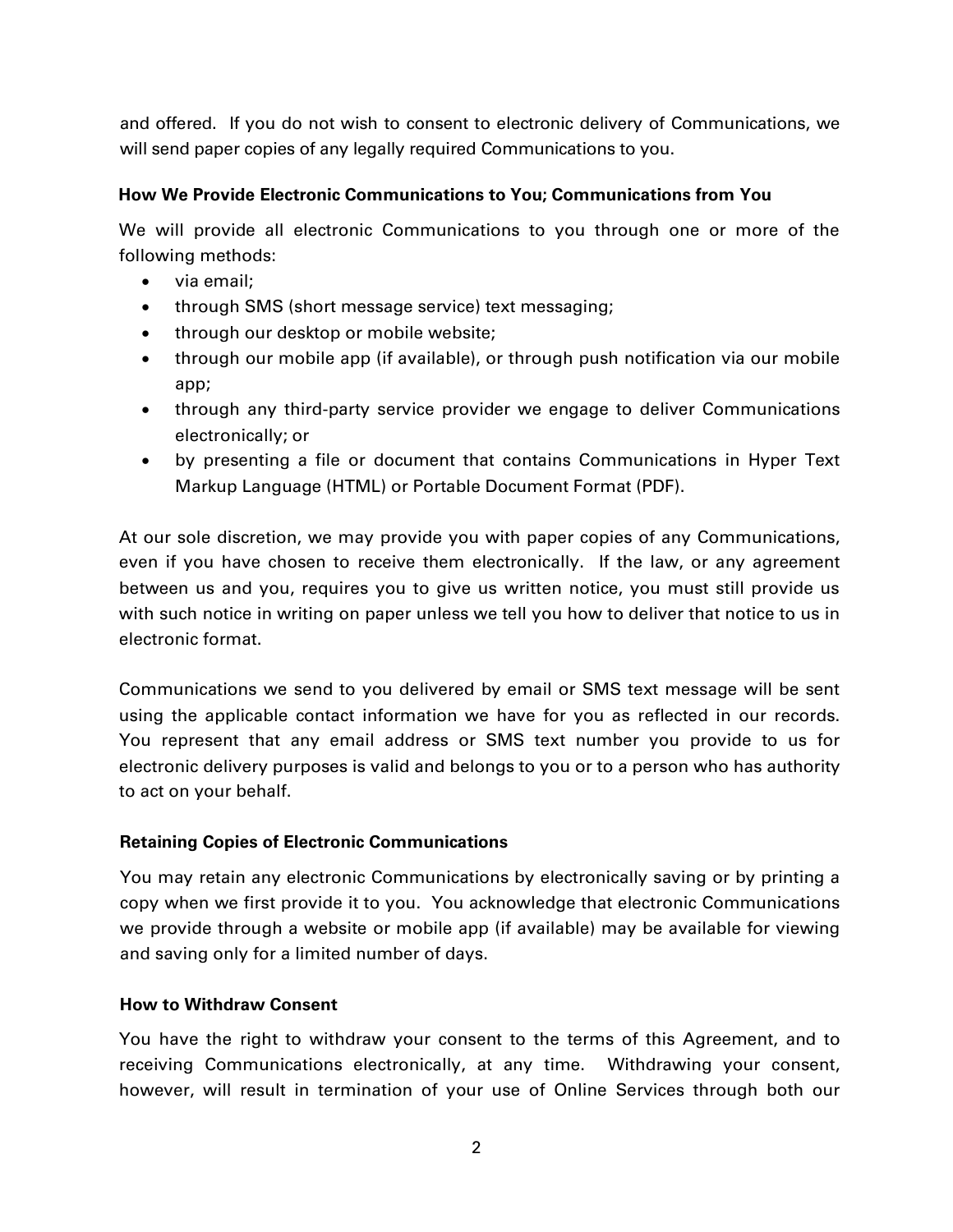website and our mobile app (if available).

To withdraw your consent, contact our 24/7 Member Services toll-free at 888.732.8562, or visit any State Employees' Credit Union ("SECU") branch location. There are no conditions, consequences or fees related to withdrawing your consent to this Agreement. If you withdraw your consent, any future written Communications we send you will be provided via U.S. mail or other courier of our choosing. Any withdrawal of your consent to receive Communications by electronic delivery will be effective only after we have a reasonable period of time to process your withdrawal. Withdrawing your consent will not affect the validity of any Communications already provided or your obligation to make otherwise required payments.

## **Statement Preferences**

You may elect to receive your periodic account statements electronically rather than in paper by signing up for E-Statements through Online Services. However, if you withdraw your consent to receive Communications electronically, we will be required to send you paper statements.

## **How to Update Your Information**

In the event your email address, SMS text number or other contact information changes, you must notify us immediately. You may update your contact information by calling our 24/7 Member Services toll-free at 888.732.8562, by visiting the nearest SECU branch location, or by updating your contact information via Online Services.

#### **Hardware and Software Requirements**

To use electronic signatures, if available, and send, receive, access, display, print and save other electronic Communications, you must have:

- a computer or other electronic device that can connect to the Internet;
- an active email address;
- a current version of an online browser we support (such as Chrome®, Firefox®, Internet Explorer<sup>®</sup>, or Safari<sup>®</sup>);
- software that is capable of receiving, accessing, and displaying Communications received from us in electronic format such as Adobe Acrobat Reader® (You can download Adobe Acrobat Reader by clicking on the applicable footer link on our website. Clicking will open another browser window and take you to Adobe's website); and
- sufficient storage space to save and/or the ability to print Communications (whether presented online, in emails or as a PDF).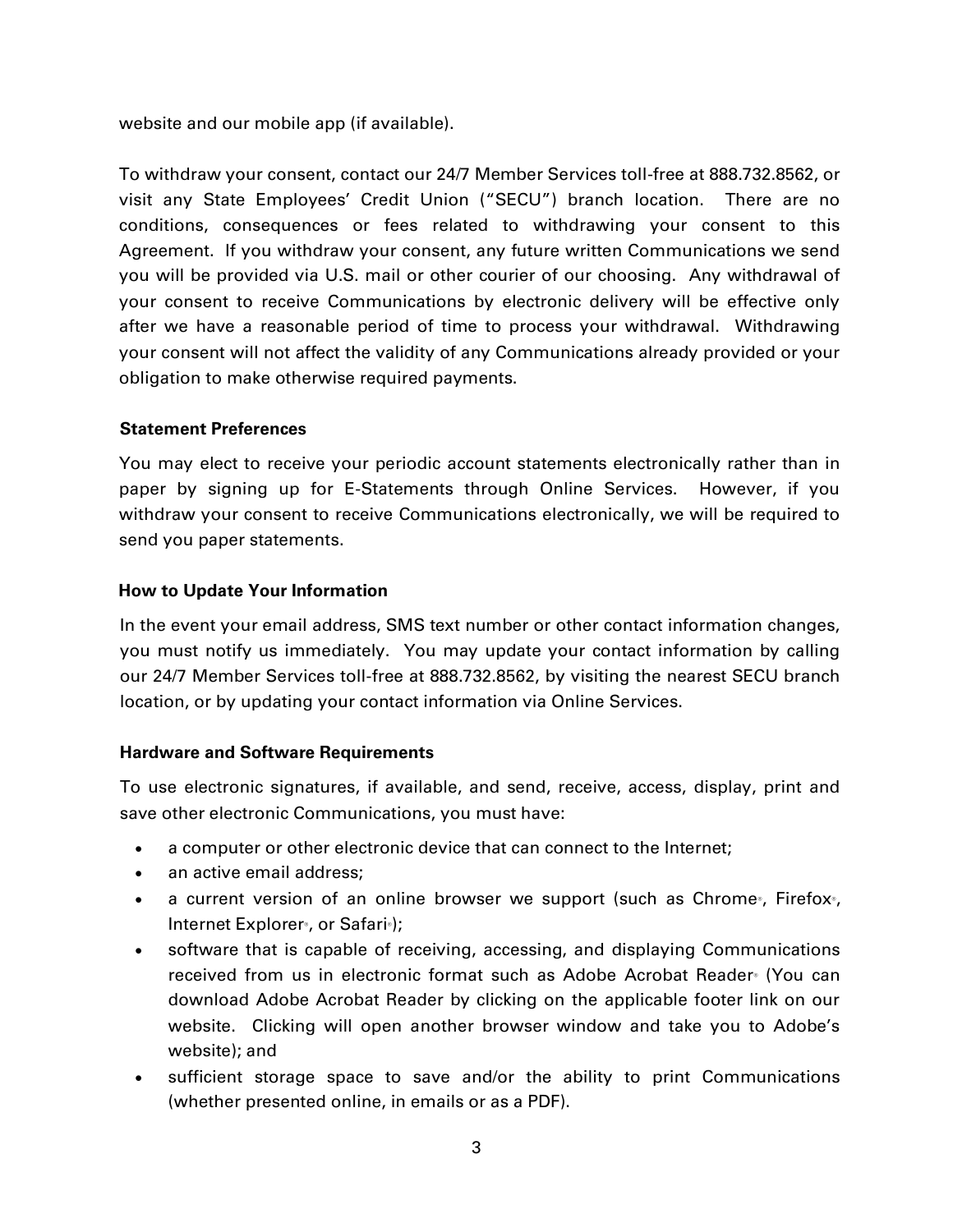We may not support some older web browsers or mobile device systems, so if you are using an outdated version, you may need to update it in order to access Communications electronically. As our hardware and/or software requirements change, these requirements will be updated on our website.

#### **Your Option to Receive Paper Copies**

Once you consent to the terms of this Agreement, unless otherwise required by applicable law or our policies, you may not receive paper copies of certain Communications unless you specifically request them. You have the right to request and receive paper copies of the Communications we are required to provide you; however, we may charge you a reasonable fee for delivery of paper copies if not prohibited by applicable law. If you wish to receive a paper copy of Communications, please contact our 24/7 Member Services toll-free at 888.732.8562 or visit the nearest SECU branch location.

#### **Consent**

By clicking the box next to the statement "I affirm that I have opened, read and consent to the terms of the E-Sign Agreement," you are confirming that:

- You have read this Agreement, and understand and agree to be bound by its terms and conditions;
- You have the hardware and software listed above, and you can access electronic Communications in the formats described above;
- By accessing and consenting to the terms of this Agreement, you are demonstrating that you have the ability to access and view PDF documents.
- The contact information you most recently provided to us and which we maintain as part of your member profile, including your email address and/or SMS text messaging number, is valid;
- You will promptly update or notify us of any changes to your contact information, including your email address and text messaging number;
- You consent to do business with us electronically, including receiving and accessing Communications electronically;
- You acknowledge that Communications delivered electronically may contain your personal information, and you consent to the electronic delivery of such information;
- You can print a copy of this Agreement, or save it, for future reference; and
- Your consent to receive Communications electronically remains valid until you withdraw it using the procedures described above.